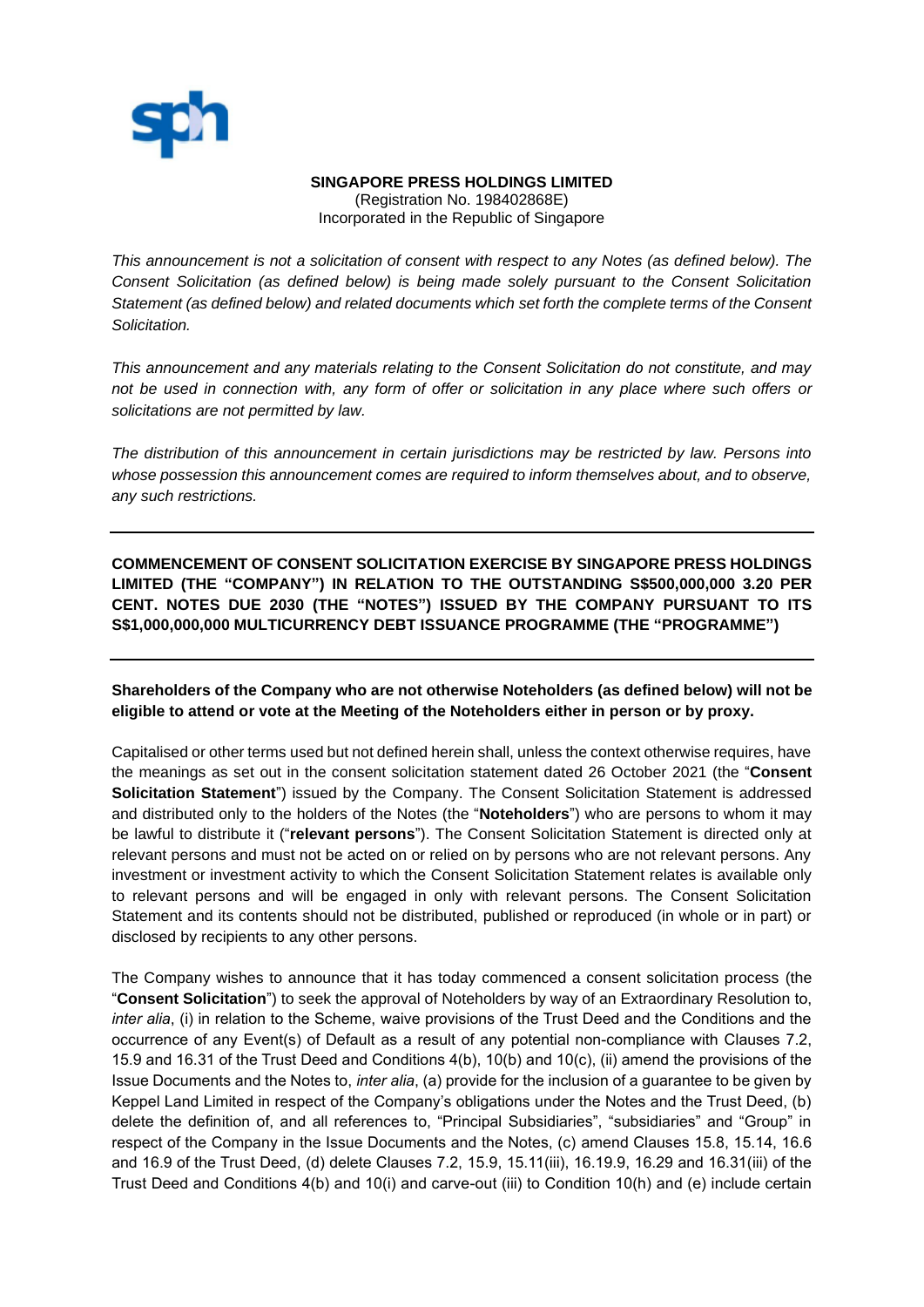covenants, undertakings, provisions and events of default in relation to Keppel Land Limited and (iii) pursuant to the terms of the Implementation Agreement and for good order, waive any potential noncompliance with the Trust Deed and the Conditions that may arise as a result of the Media Business Restructuring, as more fully described in the Consent Solicitation Statement.

The Consent Solicitation is only in respect of the Notes. The Company has outstanding S\$150,000,000 4.50 per cent. subordinated perpetual securities and S\$300,000,000 4.00 per cent. subordinated perpetual securities (together, the "**Perpetual Securities**") issued by the Company pursuant to the Programme. After the Scheme Completion (as defined in the Consent Solicitation Statement), the Company will be delisted from the Mainboard of the SGX-ST (the "**Delisting**"). As at the date of this announcement, the Company does not intend to exercise its option under Condition 5(g) of the respective terms and conditions of the Perpetual Securities (the "**Perpetual Securities Conditions**") to redeem the whole of the Perpetual Securities on the Distribution Payment Date (as defined in the Perpetual Securities Conditions) following the Delisting. In that situation, pursuant to Condition 4(b) of the respective Perpetual Securities Conditions, the Distribution Rate (as defined in the Perpetual Security Conditions) applicable to the Perpetual Securities will be increased by 1.00 per cent. with effect from (and including) the Distribution Payment Date immediately following the date of the Delisting.

# *Noteholders should carefully consider all of the information, in particular the risk factors, set forth in the Consent Solicitation Statement.*

Oversea-Chinese Banking Corporation Limited has been appointed by the Company as its solicitation agent in connection with the Consent Solicitation. Further details on the Consent Solicitation can be found in the notice of meeting announced on the SGX-ST today and the Consent Solicitation Statement.

A copy of the Consent Solicitation Statement will be mailed to Direct Participants with an address in Singapore and will be made available for collection by the Noteholders as indicated below. In order to avoid any violation of laws applicable in countries other than Singapore, the Consent Solicitation Statement has not been and will not be mailed to Direct Participants who do not presently have an address in Singapore ("**Foreign Noteholders**"). Foreign Noteholders who wish to obtain a copy of the Consent Solicitation Statement should provide in writing such address in Singapore to Tricor Singapore Pte. Ltd. (trading as Tricor Barbinder Share Registration Services), as meeting agent in connection with the Consent Solicitation (the "**Meeting Agent**"), not later than five (5) business days before the Expiration Time.

In addition, Noteholders may collect copies of the Consent Solicitation Statement, the Proxy Form and the Earmarking Instruction Letter from the office of the Meeting Agent at 80 Robinson Road #11-02, Singapore 068898 from 26 October 2021, between 9.00 a.m. to 5.00 p.m. (Singapore time) from Mondays to Fridays (excluding public holidays), up to 3.00 p.m. (Singapore time) on 15 November 2021.

Noteholders are required to make an appointment with the Meeting Agent prior to making any inspection or collection.

# **Details of the Investor Call**

In connection with the Consent Solicitation, the Company intends to organise an investor call (the "**Investor Call**") with Noteholders to further explain the rationale for, and the terms of, the Proposal (as defined in the Consent Solicitation Statement). The Investor Call is scheduled to be held between 3.30 p.m. to 4.30 p.m. (Singapore time) on 3 November 2021 (the **"Investor Call Date"**).

**Noteholders who wish to participate in the Investor Call must complete both the verification process and the registration via the pre-registration link, by the relevant date and time specified below.**